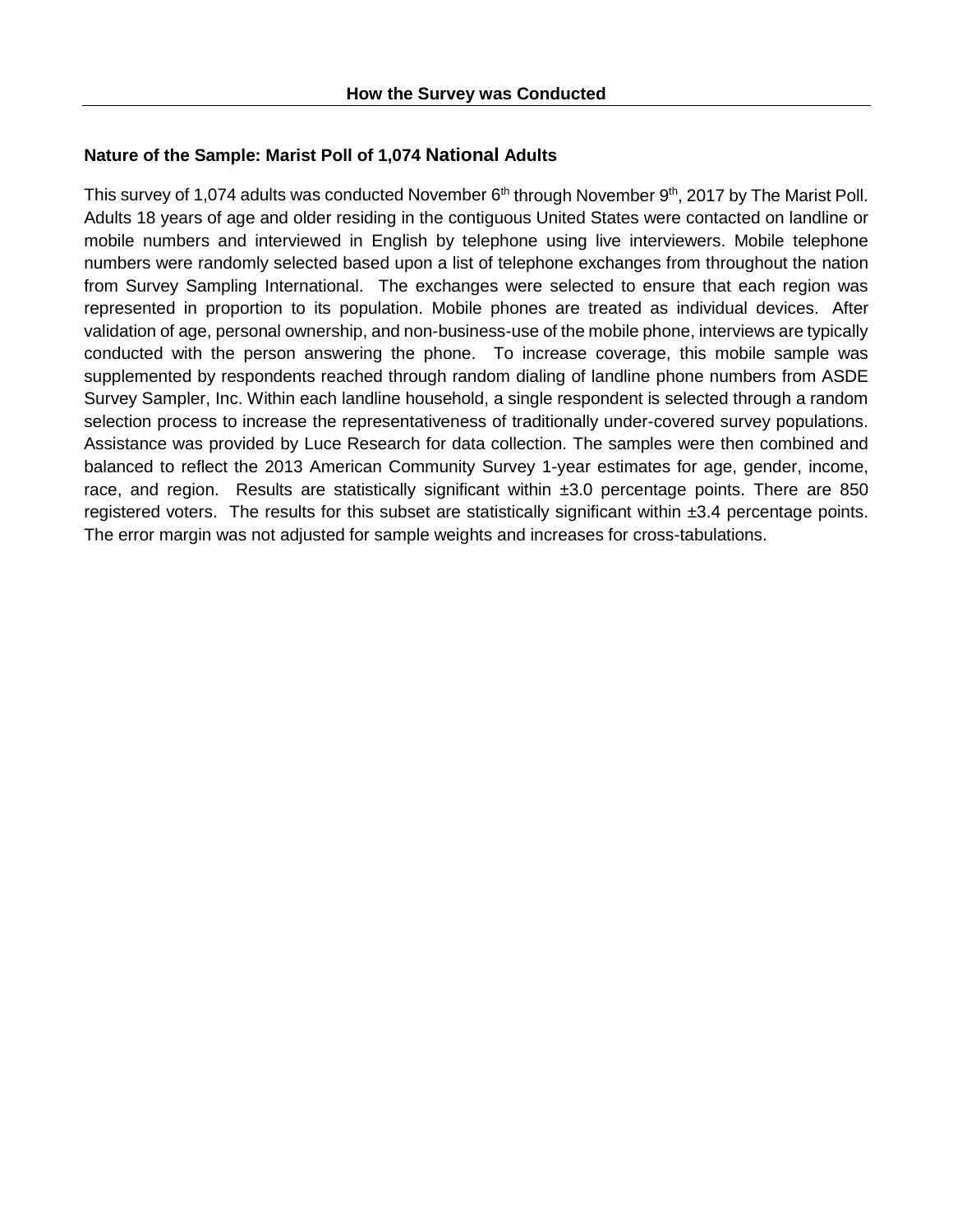| <b>Nature of the Sample</b> |  |  |  |  |
|-----------------------------|--|--|--|--|
|-----------------------------|--|--|--|--|

|                            |                      | <b>National Adults</b> | National Registered Voters |
|----------------------------|----------------------|------------------------|----------------------------|
|                            |                      | Col %                  | Col %                      |
| <b>National Adults</b>     |                      | 100%                   |                            |
| National Registered Voters |                      | 79%                    | 100%                       |
| Party Identification       | Democrat             | n/a                    | 33%                        |
|                            | Republican           | n/a                    | 22%                        |
|                            | Independent          | n/a                    | 45%                        |
|                            | Other                | n/a                    | 1%                         |
| Political Ideology         | Very liberal         | n/a                    | 12%                        |
|                            | Liberal              | n/a                    | 19%                        |
|                            | Moderate             | n/a                    | 32%                        |
|                            | Conservative         | n/a                    | 27%                        |
|                            | Very conservative    | n/a                    | 10%                        |
| Gender                     | Men                  | 49%                    | 47%                        |
|                            | Women                | 51%                    | 53%                        |
| Age                        | Under 45             | 47%                    | 41%                        |
|                            | 45 or older          | 53%                    | 59%                        |
| Age                        | 18 to 29             | 22%                    | 17%                        |
|                            | 30 to 44             | 25%                    | 24%                        |
|                            | 45 to 59             | 26%                    | 29%                        |
|                            | 60 or older          | 26%                    | 30%                        |
| Race                       | White                | 62%                    | 66%                        |
|                            | African American     | 11%                    | 12%                        |
|                            | Latino               | 15%                    | 12%                        |
|                            | Other                | 11%                    | 10%                        |
| Region                     | Northeast            | 18%                    | 19%                        |
|                            | Midwest              | 21%                    | 22%                        |
|                            | South                | 37%                    | 35%                        |
|                            | West                 | 24%                    | 24%                        |
| Household Income           | Less than \$50,000   | 48%                    | 45%                        |
|                            | \$50,000 or more     | 52%                    | 55%                        |
| Education                  | Not college graduate | 57%                    | 56%                        |
|                            | College graduate     | 43%                    | 44%                        |
| <b>Interview Type</b>      | Landline             | 33%                    | 38%                        |
|                            | Cell phone           | 67%                    | 62%                        |

Marist Poll National Adults. Interviews conducted November 6th through November 9th, 2017, n=1074 MOE +/- 3.0 percentage points. National Registered Voters: n=850 MOE +/- 3.4 percentage points. Totals may not add to 100% due to rounding.